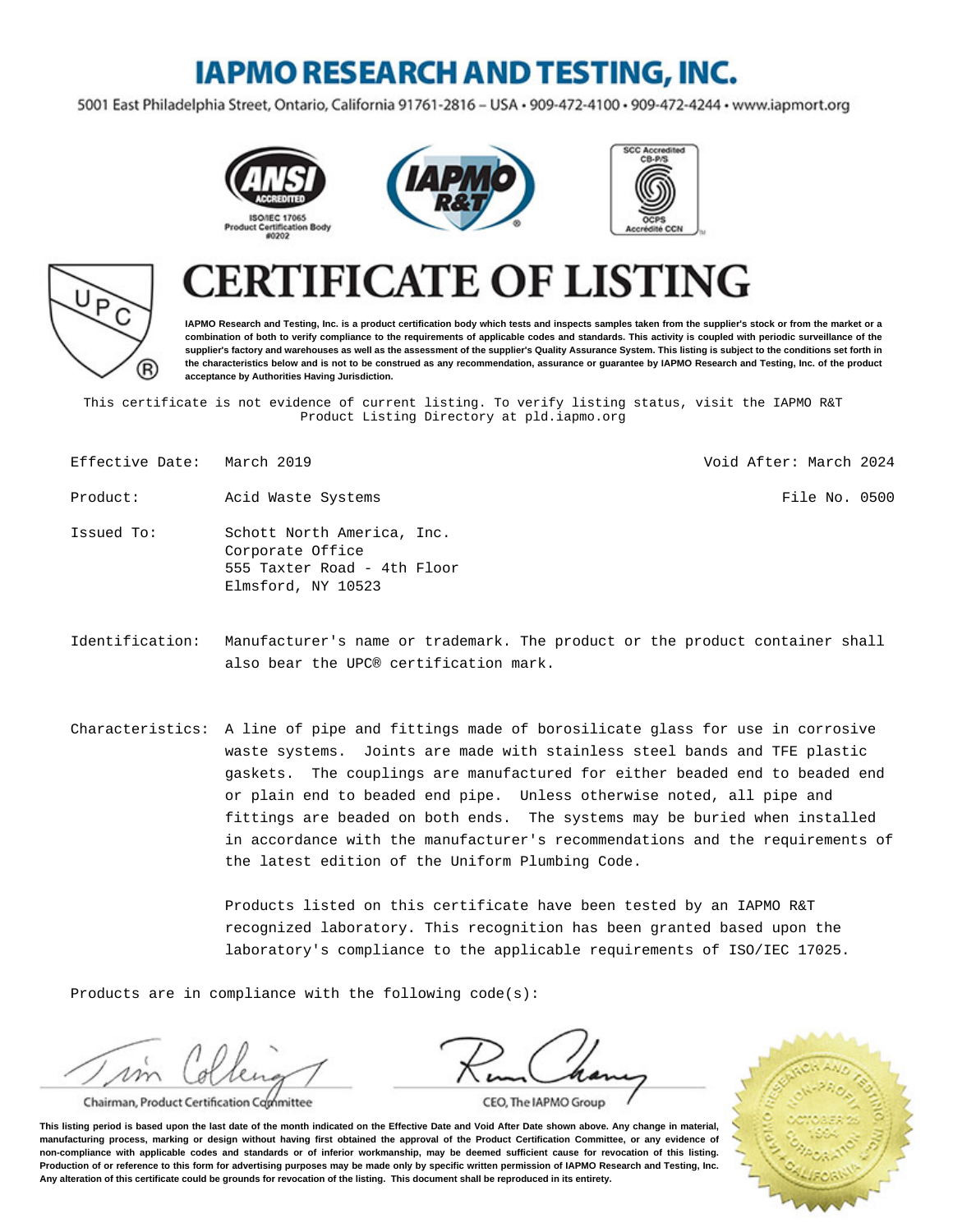

Void After: March 2024

Product: Acid Waste Systems **File No. 0500** 

Issued To: Schott North America, Inc.

Uniform Plumbing Code (UPC®) International Plumbing Code (IPC®)

Products are in compliance with the following standard(s): ASTM C1053-2000 (R2015)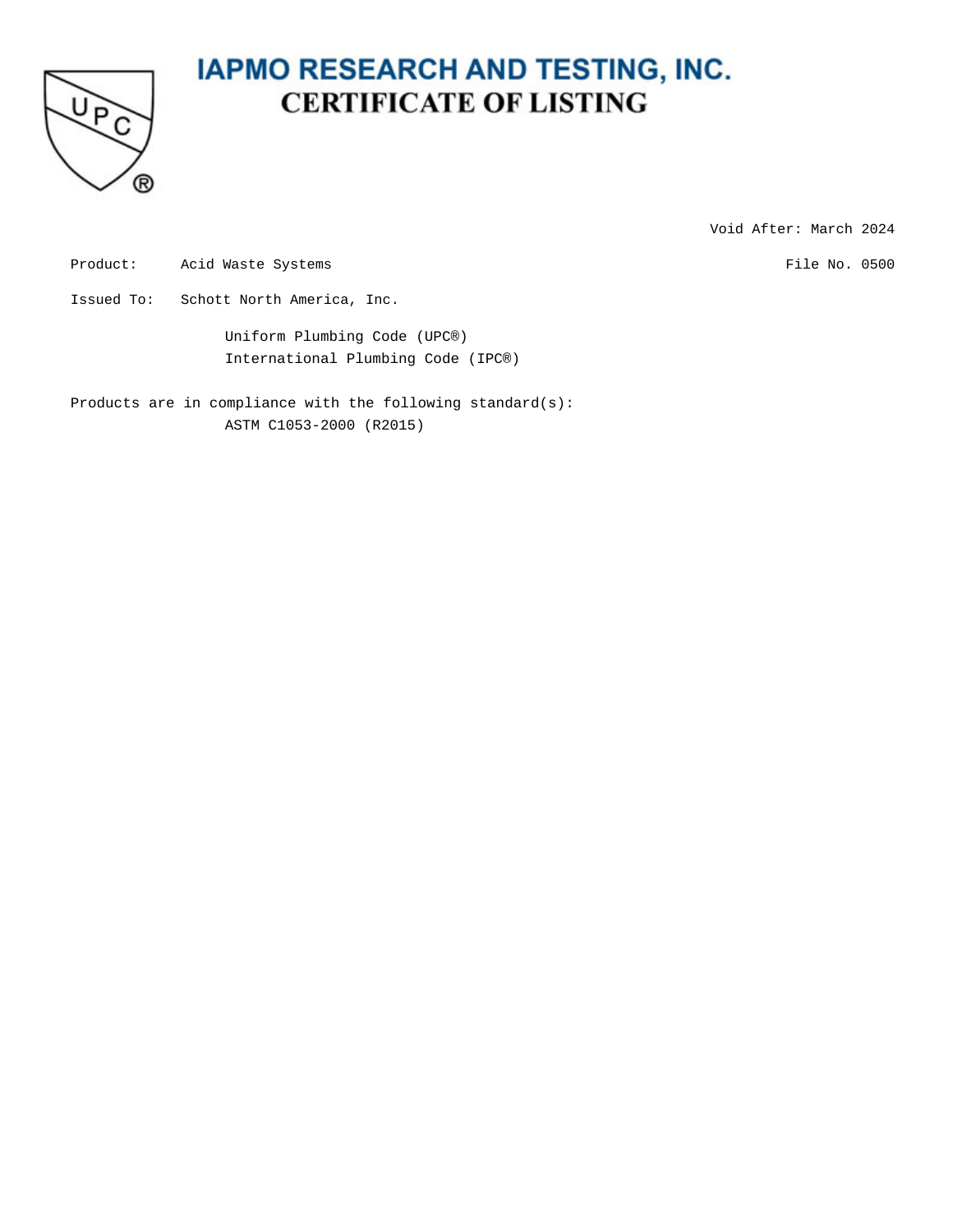

This certificate is not evidence of current listing. To verify listing status, visit the IAPMO R&T Product Listing Directory at pld.iapmo.org

Void After: March 2024

Product: Acid Waste Systems

File No. 0500

Issued To: Schott North America, Inc.

#### MODELS:

KIMAX Brand - Sizes 1-1/2", 2", 3", 4" & 6"

| Part No.  | Description                                                                                             |
|-----------|---------------------------------------------------------------------------------------------------------|
| 6500      | Pipe (5' lengths) - Sizes 1-1/2", 2", 3", 4" & 6"                                                       |
| 6500S     | Pipe - Sizes $1-1/2''$ x $8-3/4''$ , $1-1/2''$ x $11-1/2''$ , $1-1/2''$ x $10''$                        |
| 6501      | Pipe (10' lengths)-Sizes 1-1/2", 2", 3", 4" & 6"                                                        |
| 6502      | EPS (Expanded Polystyrene) Covered Pipe for Underground                                                 |
|           | Use (5' lengths)-Sizes 1-1/2", 2", 3", 4" & 6"                                                          |
| 6504      | Pipe (Available in 1' increments up to 10' long)                                                        |
|           | Sizes $1-1/2$ ", $2$ ", $3$ ", $4$ " & $6$ " Beaded one end only                                        |
| 6511      | Sweeps (1/4, 1/6, 1/8, & 1/16 bend) - Sizes 1-1/2", 2",                                                 |
|           | $3"$ , $4"$ & $6"$                                                                                      |
| 6511      | Sweep Offsets $(1/4, 1/6, 1/8 \& 1/16 \text{ bend})$ - Sizes                                            |
|           | $1-1/2$ ", 2", 3", 4" & 6"                                                                              |
| 6512      | Long $90^\circ$ Bend- Sizes $1-1/2$ " & $2$ "                                                           |
| 6512P     | Long 90° Bend (Annealed) Plain End -Size $1-1/2$ " & 2"                                                 |
| 6513      | Bends $(1/4, 1/6, 1/8 \& 1/16 \text{ bend})$ - Sizes $1-1/2$ ",                                         |
|           | $2$ ", $3$ ", $4$ " & $6$ " ( $6$ " size in $1/8$ bend only)                                            |
| 6513      | Bend Offsets $(1/4, 1/6, 1/8 \& 1/16 \text{ bend})$ - Sizes                                             |
|           | $1 - 1/2$ ", $2$ ", $3$ " & $4$ "                                                                       |
| 6514      | Short $90^\circ$ Bend - Size $1-1/2$ "                                                                  |
| 6518      | Quarter Bend Reducer - Sizes $2$ " x $1-1/2$ ", $3$ " x $1-1/2$ ",                                      |
|           | $3''$ x $2''$ , $4''$ x $1-1/2''$ , $4''$ x $2''$ , $4''$ x $3''$ , $6''$ x $1-1/2''$ ,                 |
|           | 6" x 2", 6" x 3" & 6" x 4"                                                                              |
| 6519      | Double Quarter Bend - Sizes $1-1/2$ ", $2$ " x $2$ " x $1-1/2$ ", $2$ ",                                |
|           | $3"$ , $4"$ & $6"$                                                                                      |
| 6519P     | Double Quarter Bend (Plain End Outlet) - Sizes                                                          |
|           | $1-1/2$ ", $2$ " x $2$ " x $1-1/2$ ", $2$ ", $3$ ", $4$ " & $6$ "                                       |
| 6520      | Adjustable Sanitary Tee (One Adjustable Inlet)                                                          |
|           | Size $1-1/2$ " x $1-1/2$ " x $2$ "                                                                      |
| 6521      | Single Sanitary Tee - Sizes $1-1/2$ ", $2$ " x $1-1/2$ ",                                               |
|           | $2$ ", $3$ " x $1-1/2$ ", $3$ " x $2$ ", $3$ ", $4$ " x $1-1/2$ ", $4$ " x $2$ ",                       |
|           | 4" x 3", 4", 6" x 2", 6" x 3", 6" x 4" & 6"                                                             |
| 6522      | Double Sanitary Tee - Sizes $1-1/2$ ", $2$ " x $1-1/2$ ",                                               |
|           | $2"$ , $3"$ x $1-1/2"$ , $3"$ x $2"$ , $3"$ , $4"$ x $1-1/2"$ , $4"$ x $2"$ ,                           |
|           | 4" x 3", 4", 6" x 2", 6" x 3", 6" x 4" & 6"                                                             |
| 6523      | Straight T-Sizes 1-1/2" x 1-1/2", 2" x 1-1/2", 2" x 2",                                                 |
|           | $3'' \times 1 - 1/2'', \ 3'' \times 2'', \ 3'' \times 3'', \ 4'' \times 1/2'', \ 4'' \times 1 - 1/2'',$ |
|           | $4''$ x $2''$ , $4''$ x $3''$ , $4''$ x $4''$ , $6''$ x $1/2''$ , $6''$ x $3''$ , $6''$ x $4''$         |
|           | $6'' \times 6''$                                                                                        |
| 6524      | Test Tee (with cleanout) - Sizes $1-1/2$ ", $2$ ", $3$ " & $4$ "                                        |
| 6526      | Drain line Wye - Sizes $1-1/2$ ", $2$ " x $1-1/2$ ", $2$ ", $3 \times 1-1/2$ ",                         |
|           | $3''$ x $2''$ , $3''$ , $4''$ x $1-1/2''$ , $4''$ x $2''$ , $4''$ x $3''$ , $4''$ , $6''$ x $2''$ ,     |
|           | 6" x 3", 6" x 4" & 6"                                                                                   |
|           | 6526 T 3030 Drainline Y single Temp - $3''$ x $3''$                                                     |
| 6526 6015 | Drainline Y Single 6" x 1-1/2"                                                                          |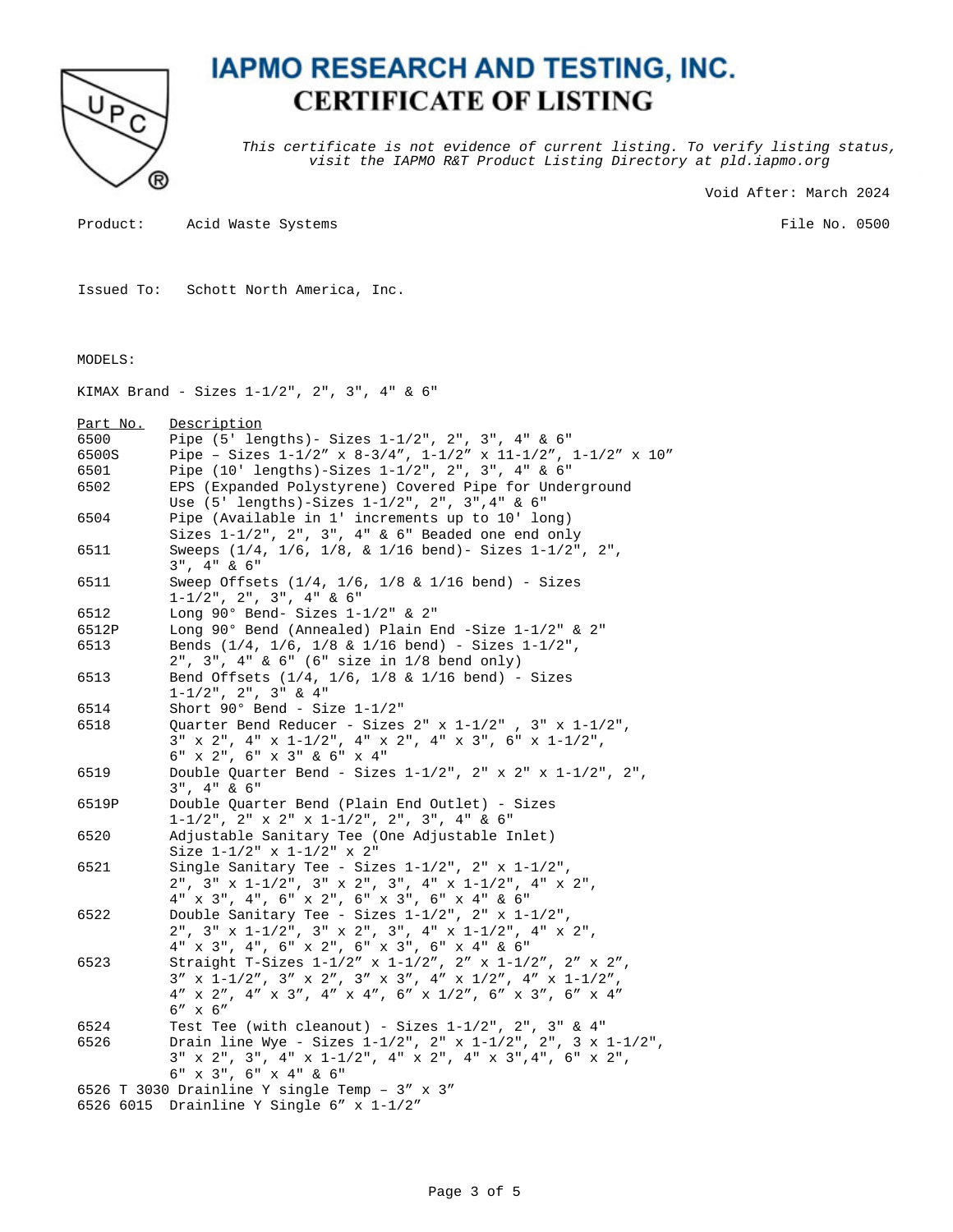

This certificate is not evidence of current listing. To verify listing status, visit the IAPMO R&T Product Listing Directory at pld.iapmo.org

Void After: March 2024

Product: Acid Waste Systems

File No. 0500

Issued To: Schott North America, Inc.

| 6527  | Drain line Wye (Double) - Sizes $1-1/2$ ", $2$ " x $1-1/2$ ",<br>2", 3" x 1-1/2", 3" x 2", 3", 4" x 1-1/2", 4" x 2",                                                                                                                                                                                                                 |
|-------|--------------------------------------------------------------------------------------------------------------------------------------------------------------------------------------------------------------------------------------------------------------------------------------------------------------------------------------|
|       | 4" x 3", 4", 6" x 2", 6" x 3", 6" x 4" & 6"                                                                                                                                                                                                                                                                                          |
| 6528  | Combination Wye and $1/8$ Bend - Sizes $1-1/2$ ", $2$ " x $1-1/2$ ",                                                                                                                                                                                                                                                                 |
|       | 2", 3" x 1-1/2", 3" x 2", 3", 4" x 1-1/2", 4" x 2",<br>4" x 3", 4", 6" x 2", 6" x 3", 6" x 4" & 6"                                                                                                                                                                                                                                   |
| 6529  | Combination Wye and 1/8 Bend (Double) - Sizes                                                                                                                                                                                                                                                                                        |
|       | $1-1/2$ ", $2$ " x $1-1/2$ ", $2$ ", $3$ " x $1-1/2$ ", $3$ " x $2$ ", $3$ ",                                                                                                                                                                                                                                                        |
|       | 4" x 1-1/2", 4" x 2", 4" x 3", 4", 6" x 2", 6" x 3", 6" x 4" & 6"                                                                                                                                                                                                                                                                    |
| 6530  | Adjustable Sanitary Tee (Plain End Outlet) - Size 1-1/2"                                                                                                                                                                                                                                                                             |
| 6531  | Partition (Compact) - Sizes $2" x 1-1/2", 2",$                                                                                                                                                                                                                                                                                       |
|       | $2" x 1-1/2" x 1-1/2" x 1-1/2"$                                                                                                                                                                                                                                                                                                      |
| 6532  | Single Upright Wye or $H - Sizes 1-1/2$ ", $2" x 1-1/2"$ ,                                                                                                                                                                                                                                                                           |
|       | $2"$ , $3"$ x $1-1/2"$ , $3"$ x $2"$ , $3"$ , $4"$ x $1-1/2"$ , $4"$ x $2"$ ,                                                                                                                                                                                                                                                        |
|       | 4" x 3", 4", 6" x 3", 6" x 4" & 6"                                                                                                                                                                                                                                                                                                   |
| 6536  | Straight Reducers or Increasers - $2" x 1-1/2", 3" x 1-1/2",$                                                                                                                                                                                                                                                                        |
|       | $3" \hspace{1.5mm} \times \hspace{1.5mm} 2", \hspace{1.5mm} 4" \hspace{1.5mm} \times \hspace{1.5mm} 1 - 1/2", \hspace{1.5mm} 4" \hspace{1.5mm} \times \hspace{1.5mm} 2", \hspace{1.5mm} 4" \hspace{1.5mm} \times \hspace{1.5mm} 3", 6" \hspace{1.5mm} \times \hspace{1.5mm} 1 - 1/2",$                                               |
|       | $6"$ x 2", $6"$ x 3" & $6"$ x 4"                                                                                                                                                                                                                                                                                                     |
| 6537  | Eccentric Reducers or Increasers - Sizes $2" x 1-1/2",$                                                                                                                                                                                                                                                                              |
|       | $3" \times 1-1/2", 3" \times 2", 4" \times 1-1/2", 4" \times 2", 4" \times 3",$                                                                                                                                                                                                                                                      |
|       | 6" x 1-1/2", 6" x 1-1/2", 6" x 2", 6" x 3", 6" x 4"                                                                                                                                                                                                                                                                                  |
| 6540  | Vent Increasers - Sizes $1-1/2$ " x 3", 2" x 3" & 3" x 4"                                                                                                                                                                                                                                                                            |
|       | 6540 z 3600 Pipe Vent Increasers                                                                                                                                                                                                                                                                                                     |
| 6541  | Single Sanitary Tee - Sizes 1-1/2", 2" x 1-1/2",                                                                                                                                                                                                                                                                                     |
|       | $2$ ", $3$ " x $2$ ", $3$ ", $4$ " x $1-1/2$ ", $4$ " x $2$ ", $4$ " x $3$ ", $4$ ",                                                                                                                                                                                                                                                 |
|       | $6"$ x 2", $6"$ x 3", $6"$ x 4" & $6"$                                                                                                                                                                                                                                                                                               |
| 6546  | Single Drain line Wye - Sizes $1-1/2$ ", $2$ ", $3$ " x $2$ ", $3$ ",                                                                                                                                                                                                                                                                |
|       | $4" \hspace{1.5em} \texttt{x} \hspace{1.5em} 1-1/2", \hspace{1.5em} 4" \hspace{1.5em} \texttt{x} \hspace{1.5em} 2", \hspace{1.5em} 4" \hspace{1.5em} \texttt{x} \hspace{1.5em} 3", \hspace{1.5em} 4", \hspace{1.5em} 6" \hspace{1.5em} \texttt{x} \hspace{1.5em} 2", \hspace{1.5em} 6" \hspace{1.5em} \texttt{x} \hspace{1.5em} 3",$ |
| 6548  | 6" x 4" & 6"<br>Combination Wye and $1/8$ Bend - Sizes $2" x 1-1/2", 2",$                                                                                                                                                                                                                                                            |
|       | $3''$ x 2", 3", 4" x 1-1/2", 4" x 2", 4" x 3", 4", 6" x 2",                                                                                                                                                                                                                                                                          |
|       | 6" x 3", 6" x 4" & 6"                                                                                                                                                                                                                                                                                                                |
| 6549  | Double Combination Wye and $1/8$ Bend - Sizes $2'' \times 1 - 1/2''$ ,                                                                                                                                                                                                                                                               |
|       | 2", 4" x 3", 4", 6" x 2", 6" x 3", 6" x 4" & 6"                                                                                                                                                                                                                                                                                      |
| 6544  | Cleanout Plug - Sizes 1-1/2", 2", 3", 4" & 6"                                                                                                                                                                                                                                                                                        |
| 6550  | U Bend (vent loop) - Sizes $1-1/2$ ", $2$ ", $3$ " & $4$ "                                                                                                                                                                                                                                                                           |
| 6550B | U Bend (Vent Loop) w/ Cleanout (for vent only)                                                                                                                                                                                                                                                                                       |
| 6566  | "MJ" Pipe Adapter - Sizes 1-1/2", 2", 3" & 4"                                                                                                                                                                                                                                                                                        |
| 6616  | Beaded Outlet 3" Hemispherical Cup Sink                                                                                                                                                                                                                                                                                              |
| 6617  | Beaded Outlet 6" Hemispherical Cup Sink                                                                                                                                                                                                                                                                                              |
| 6617P | Plain End Outlet 6" Hemispherical Cup Sink                                                                                                                                                                                                                                                                                           |
| 6618  | Beaded Outlet 3" x 9" Oval Cup Sink                                                                                                                                                                                                                                                                                                  |
| 6618P | Plain End Outlet 3" x 9" Oval Cup Sink                                                                                                                                                                                                                                                                                               |
| 6619  | Beaded Outlet 3" x 6" Oval Cup Sink                                                                                                                                                                                                                                                                                                  |
| 6619P | Plain End Outlet 3" x 6" Oval Cup Sink                                                                                                                                                                                                                                                                                               |
| 6627  | 3" x 6" Oval Horizontal, Wall Mounted Cup Sink - 1-1/2"                                                                                                                                                                                                                                                                              |
|       | Plain End Outlet                                                                                                                                                                                                                                                                                                                     |
| 6628  | 3" x 6" Oval Vertical, 1-1/2" Outlet Wall Mounted Cup Sink                                                                                                                                                                                                                                                                           |